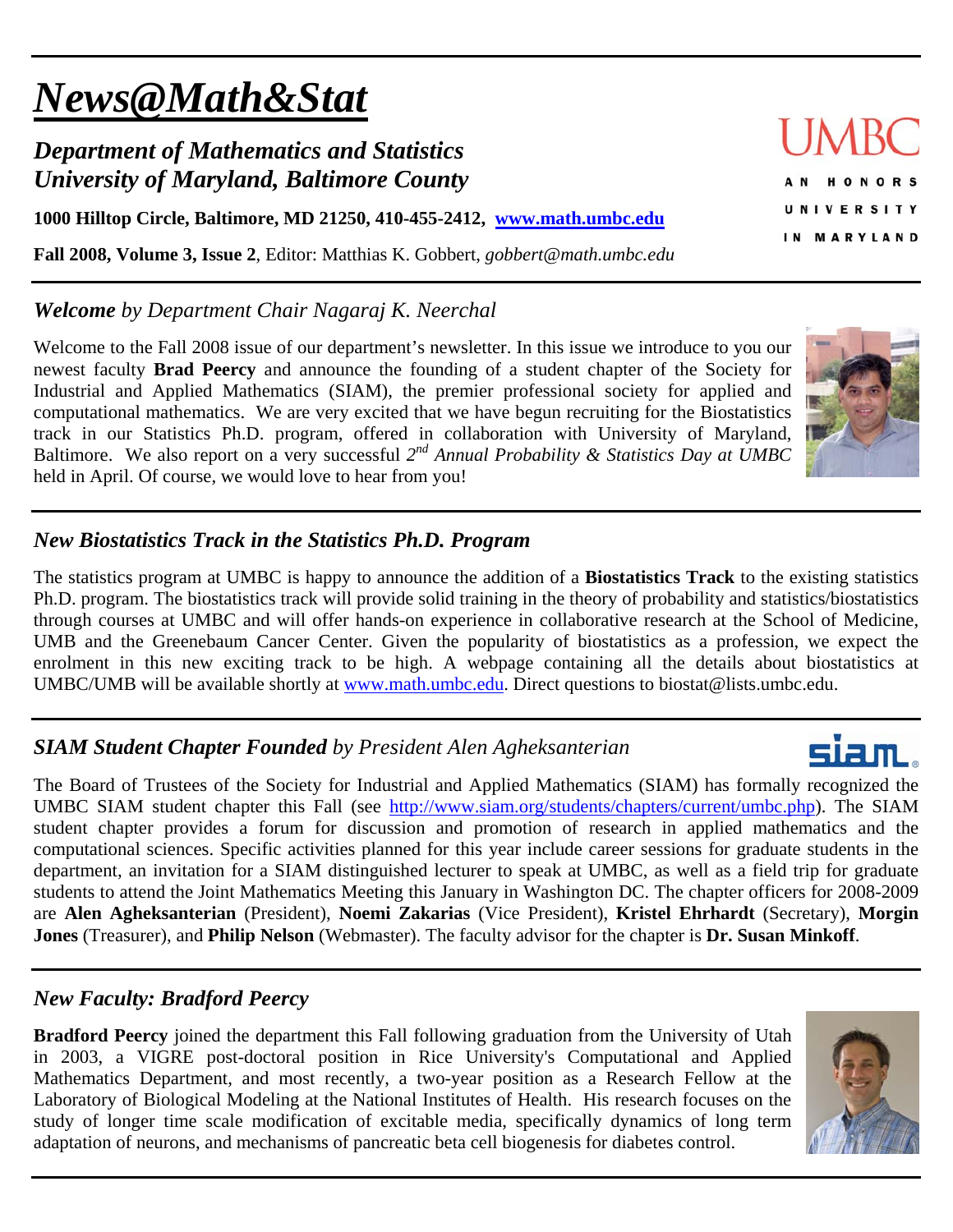#### *News from the Graduate Program by Graduate Directors Kathleen Hoffman and Anindya Roy*

Greetings from the new Graduate Program Directors: Dr. Kathleen Hoffman for Applied Mathematics and Dr. Anindya Roy for Statistics. Many thanks and appreciation to Dr. Seetharam Gowda for doing such a great job with the graduate program in the past several years! We welcome 22 new top-notch domestic and international students this Fall and congratulate all May 2008 graduates: **Filiz Gurtuna**, Ph.D. – Mathematics (Dr. Guler), **Ana Maria Soane**, Ph.D. – Mathematics (Dr. Rostamian), **Shi Li**, M.S. – Mathematics, **Jia Liu**, M.S. – Statistics, **Willy Weng**, M.S. – Statistics, and August 2008 graduates: **Sean** 



**Griffith**, M.S. – Mathematics (Dr. Minkoff) and **Bruno Kamdem**, M.S. – Mathematics (Dr. Shen). We are also happy to announce that **Alen Agheksanterian**, **Martin Klein**, **Justin Newcomer**, **Adrian Vancea**, **Yukun Wu**, and **Noemi Zakarias** have successfully completed their oral exams and have become candidates for the Ph.D. degree. We look forward to a productive and exciting academic year.

#### *News from the Undergraduate Program by Undergraduate Advisor Yoon Song*

In May 2008, 34 students graduated with Bachelor's degree in Mathematics: three students with Departmental Honors (**Edward Phillip**, **Austin Rochford**, and **Yuriy Sverchkov**) and 14 students with University Honors (8 Summa Cum Laude, 6 Magna Cum Laude, 4 Cum Laude). The four finalists for Valedictorian of the May 2008 graduating class from the College of Natural and Mathematical Sciences included three Mathematics majors (**Michael Atamas**, **Philip Graff**, **Clare Wickman**). We also had one B.S. in Statistics. Additionally, nine students graduated with a Mathematics minor and four with a Statistics minor. In August 2008, four students graduated with Bachelor's degree in Mathematics. Currently, we have 294 Mathematics majors and minors (228 majors/66 minors) and 15 Statistics majors and minors (10 majors and 5 minors).



#### *News from the MSGSA by President Martin Klein*

The Mathematics and Statistics Graduate Student Association (MSGSA) held successful elections last November in order to select the officers for 2008. The MSGSA will hold its annual elections in November. The current officers are **Martin Klein** (President), **Alen Agheksanterian** (Vice President), **Elizabeth Stanwyck** (Treasurer), **Deepak Ayyala** (Secretary), and **Gaurav Sharma** (Senator). For more information please refer to our website, orgs.umbc.edu/msgsa.

#### *News from the Council of Majors and Pi Mu Epsilon by President Aaron B. Pearlman*

The Pi Mu Epsilon Honors Society is involved in many exciting activities this upcoming year! In a ceremony attended by UMBC **President Freeman Hrabowski**, we inducted twelve new members into Pi Mu Epsilon in May, eight of whom are pictured. We continue to provide free tutoring in the Math Lounge every Friday from 12:00-1:00 P.M. for undergraduates taking Math 301, the cornerstone mathematical analysis course. Additionally, the Council of Majors and Pi Mu Epsilon are planning to participate in Pi Day this upcoming March with the Society of Physics Students and Sigma Pi Sigma. The other officers this year are **Michelle Stegman** (Vice President), **Kimberly Shurupoff** (Treasurer), and **Matthew Chaloux** (Secretary).

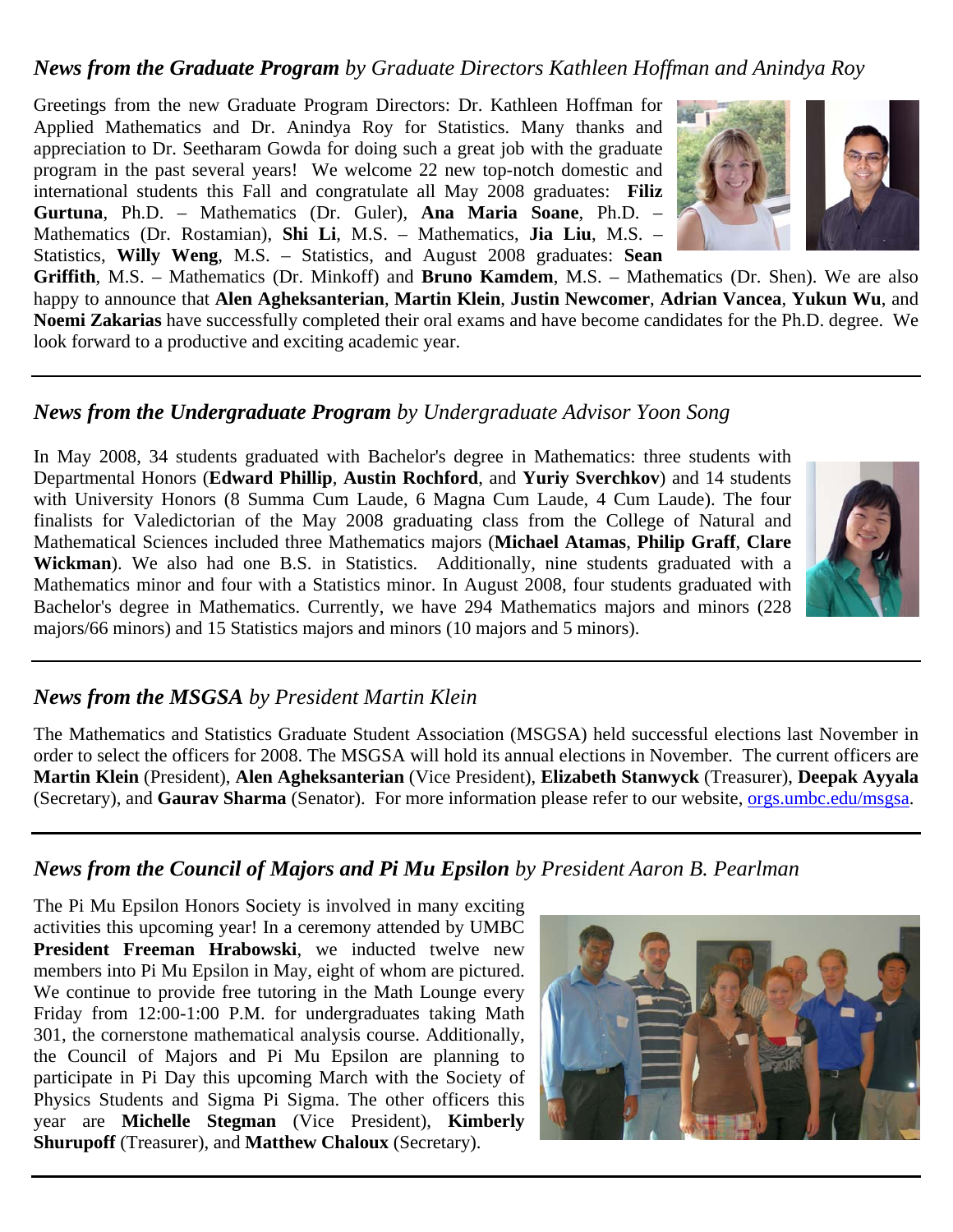

#### *2nd Annual Probability & Statistics Day at UMBC*

The Department of Mathematics & Statistics at the UMBC organized its  $2^{nd}$  Annual Probability & Statistics Day during April 25-26, 2008. Organized by the statistics faculty and chaired by **Dr. Bimal Sinha** (Presidential Research Professor), the conference began on Friday afternoon with a workshop on small area estimation offered by **Dr. Malay Ghosh**, distinguished professor at the University of Florida. Saturday's conference started with two plenary lectures by **Dr. Robert Bell** from AT&T and **Dr. Lynne Stokes** from Southern Methodist University, followed by a series of invited presentations by several of UMBC's distinguished alumni (**Dr. Dulal Bhaumik** from UIC, **Dr. Michael Baron** from UT Dalls, **Dr. Manoj Sharma** from LifeScan, **Dr. Kevin Drummey** from NSA, **Dr. Nabendu Pal** from University of Louisiana, to name a few) and some renowned statisticians from universities across the country (**Dr. Sanat Sarkar** from Temple, **Dr. Gauri Sankar Datta** from University of Georgia, **Dr. Tapan Nayak** from George

Washington, **Dr. Subhash Bagui** from University of Florida, **Dr. Rajesh Ranjan Nandy** from UCLA, **Dr. James Spall** from Johns Hopkins/Applied Physics Lab, **Dr. Ming Tan** from UM, Baltimore). A special attraction of the Prob/Stat Day was oral and poster presentations by graduate students and recognition of best oral and poster presentations through cash awards and certificates. The conference formally ended with a plenary lecture by **Dr. Malay Ghosh** and a highly entertaining dinner banquet speech by **Dr. Barry Nussbaum**, EPA's chief statistician. The conference was primarily funded by NSA with some support from UMBC and the Maryland chapter of the American Statistical Association (ASA).



#### *Awards for Members of the Department*

Several awards were recently received by several members of our Statistics faculty: **Andrew Rukhin** (with Bill Strawderman, Rutgers) received the Youden Award in InterLaboratory Testing in recognition of their paper, "Statistical Aspects of Linkage Analysis in Interlaboratory Studies," published in the Journal of Statistical Planning and Inference in 2007. **Nagaraj K. Neerchal** received the award for "Outstanding Service to the Local Chapter" for promoting statistics in the Mid-Atlantic region from the Council of Chapters of the American Statistical Association. **Anindya Roy** won this year's "Young Researcher Award" from the International Indian Statistical Association. The award citation reads "for outstanding theoretical work in the areas of time series analysis, Bayesian nonparametrics, generalized inference, and bioinformatics, with substantive applications." Additionally, **Dulal K. Bhaumik** (the first Ph.D. student of **Thomas Mathew** at UMBC) has been elected Fellow of the American Statistical Association.